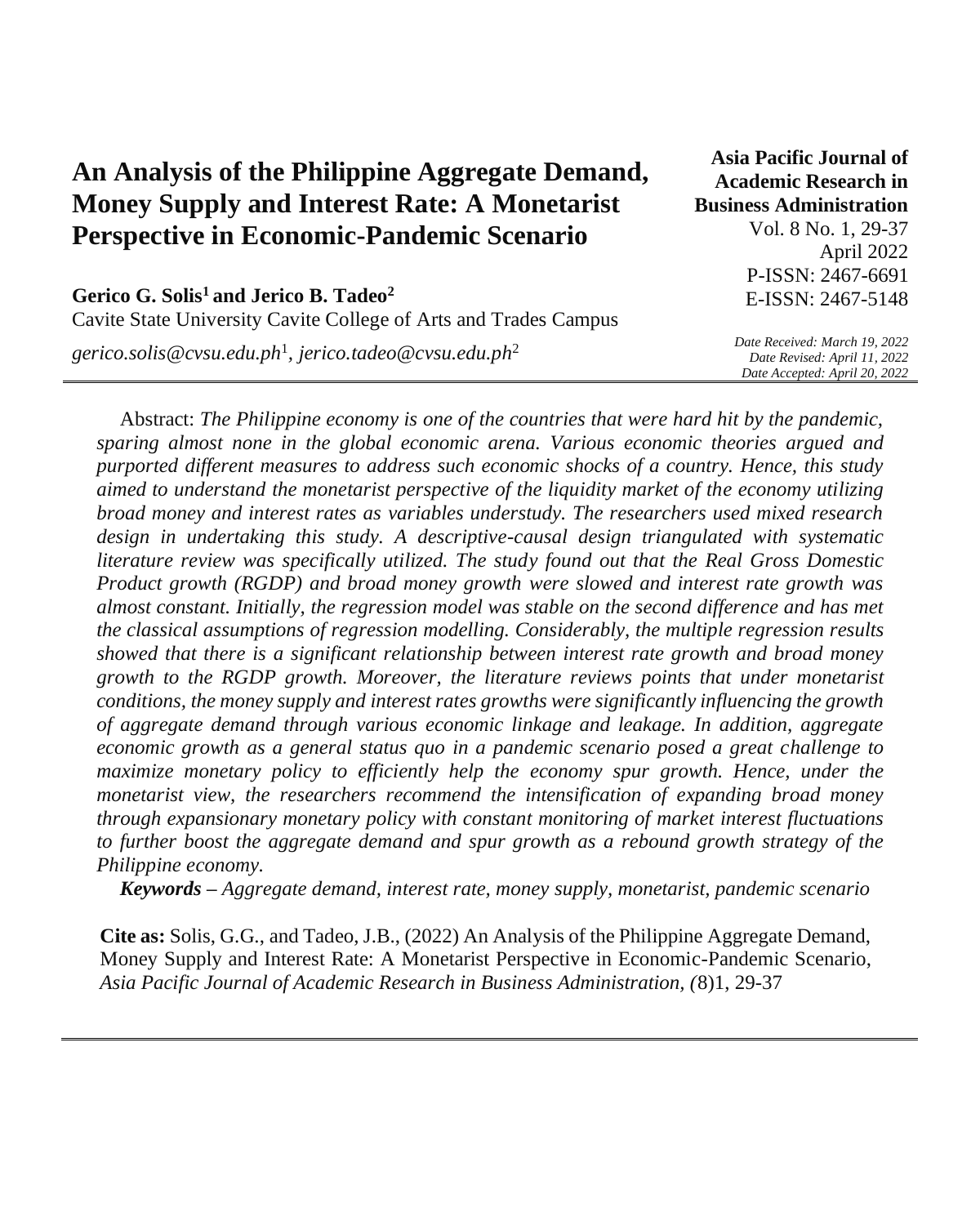#### **INTRODUCTION**

Covid 19 has been declared by the World Health Organization as a global pandemic back on  $11<sup>th</sup>$ of March 2020, cases quickly spread around the globe which shut down a number of businesses and caused the economy to decline. Moreover, Covid 19 through authoritarianism and neoliberalism has exposed the limits of development theory that anchors the economic growth models and globalized markets, the virus has changed the global market and caused market failures in the country [1]. There are studies that prompted the solutions regarding the negative and positive impacts of Covid 19 pandemic to have a prominent solution for the economic growth, sustainability of the countries that were hard hit by the pandemic [2].

According to Debuque-Gonzales [3], the Philippine's economy froze for several months due to lockdowns and quarantine restrictions, which led to the country's Gross Domestic Product (GDP) falling by 9.5 percent. It was considered as one of the deepest recessions of the country. Many activities have been temporarily suspended due to continuous lockdowns. Producers of essential items such as medicines, medical supplies, medical equipment and basic foods were allowed to operate under the lockdowns, though other industries were allowed to operate if the restrictions shift under GCQ. Moreover, the unemployment rate in the Philippines rose to 17.6 percent in April 2020 from 5.1 percent from the preceding year.

The globalisation is described as the movement of products and services, people, capital, and knowledge beyond national borders [4]. Globalisation and liberalisation appear to have become an unavoidable and permanent trend during the last half-century, resulting in a far more integrated, interdependent, and intertwined world economy. Emerging market economies (EMEs) have become considerably more tightly integrated in terms of trade, finance, global value chains (GVCs), and migration, boosting growth and productivity while extending opportunities for businesses, investors, and employees. However, as a result of the negative and lingering effects of the Great Financial Crisis (GFC), there has been a growing backlash against globalisation, not only in EMEs but also in advanced economies, most notably the United Kingdom and the United States. As a result, the scope and impact of globalisation in the Philippines are investigated in terms of trade, finance, and migration. According to Estadilla [5] with the coordination of the Philippine's Local and National agencies together with the help of economic agencies must be present in this time to have a solution for the worst decline of the economy, supply chain and uncertain government policies in this time of pandemic.

Moreover, Interest rate risk and money supply are macroeconomic factors that are thought to have a significant impact on real estate investment. The real estate market is an important platform, not just because it ensures the construction of structures and infrastructure that are necessary for life and work, but also because of its strong spill over impact on the development of the nation's entire economy [6]. According to Salisu et al. [7] by the use of the Threshold-Augmented Global Vector Autoregressive (TGVAR) model for the analysis of the impact of Real GDP to emerging economies in amidst of the Covid 19 pandemic can possibly revert the country from the precovid period.

Thus, the researchers wanted to envision the possible recommendations regarding the relationship between Interest Rate Growth, Real Gross Domestic Product Growth and Broad Money Growth. This manner pushes the researchers to analyse and study the behaviour of the Real Gross Domestic Product Growth (RGDP), Money Supply growth and Interest Rate Growth in the Philippines from 2000 to 2020 and how Money Supply growth, Interest Rate Growth influences the Real Gross Domestic Product Growth (RGDP) and lastly to analyse the effect of Money Supply Growth and Interest rate Growth to the Philippine Real Gross Domestic Product Growth (RGDP). Hence, this study aimed to understand the monetarist perspective of the liquidity market of the economy utilizing Real Gross Domestic Product Growth (RGDP), Broad Money Growth and Interest Rate Growth as variables understudy. This study also serves as a catalyst to further boost the growth of the Philippine Economy.

#### **OBJECTIVES OF THE STUDY**

The study aimed to analyze the Philippine Aggregate Demand, Money Supply and Interest rate in a monetarist perspective, this aimed to specifically determine the behavior of RGDP growth, Money Supply (broad money growth), and interest rate growth in the Philippines from 2000 to 2020, Additionally, the researchers wanted to determine how Broad Money growth, interest rate growth is related to the RGDP growth and to analyse the effect of money supply (broad money growth), interest rate growth to the Philippine RGDP growth.

# **MATERIALS AND METHODS Research Design**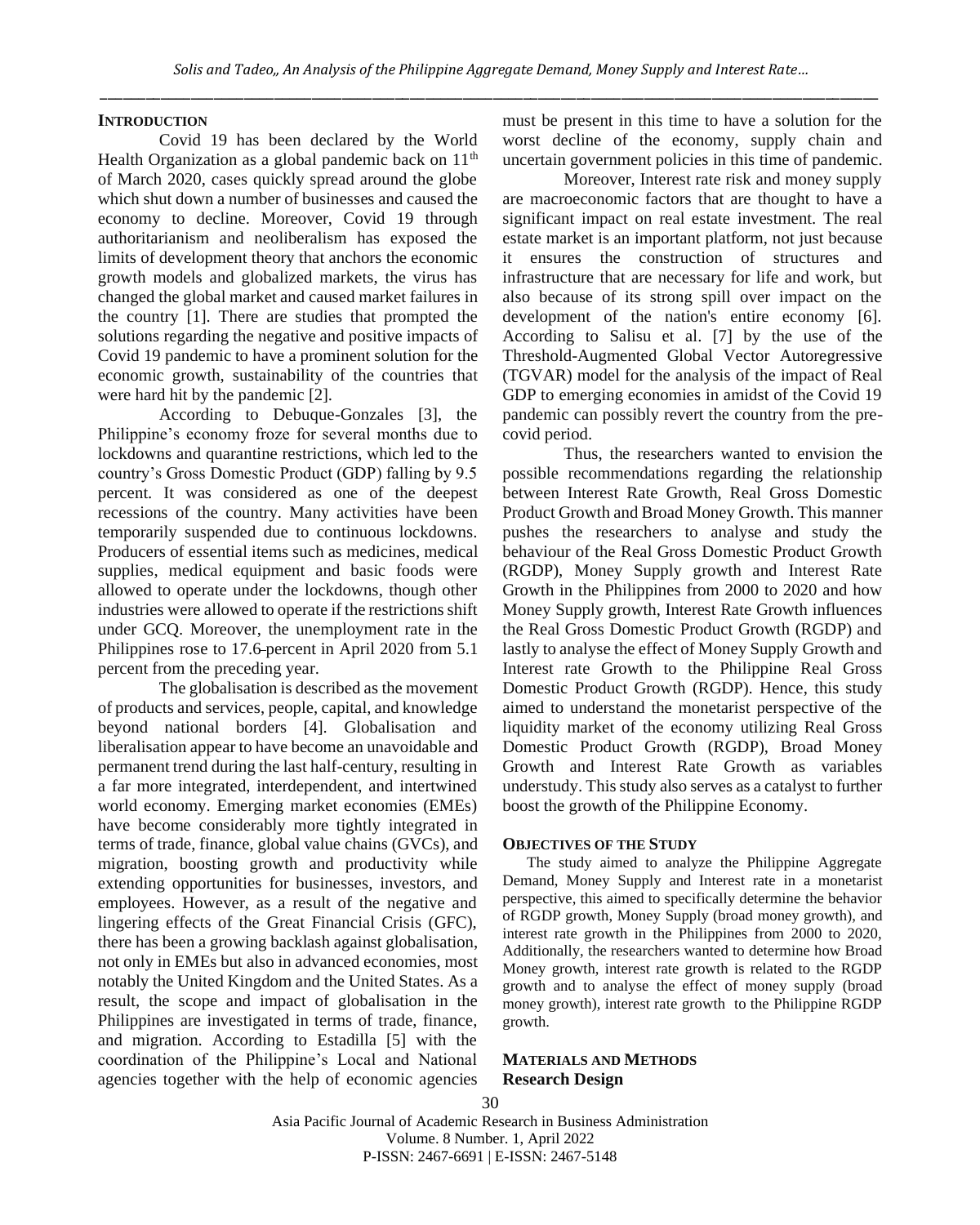The researchers have used mixed research design in this study. Specifically, the researchers have used descriptive-causal research design to identify and describe the behaviour of RGDP growth, money supply growth as represented by the broad money growth and the interest growth from 2000 to 2020 through distributed lag regression model. Moreover, this research also used systematic literature review (SLR) to triangulate regression analysis to provide an in-depth analysis of numerical and narrative aspects.

### **Sources of Data**

The researchers used secondary data from the World Bank. The data set for the RGDP growth and broad money growth were obtained from the data bank of the World Bank. Considerably, interest rates growth was obtained, calculated and set from the International Financial Statistics (IFS). Literature reviews were obtained from the online academic journal of Research gate, Elsevier and Google Scholar with a parameter time of 2016 to 2022 with a total of 70 valid references and have been utilized in providing academic references in this study.

# **Statistical Treatment**

The researcher used the distributed lag regression model, for the period 2005 to 2015 with lag lengths, following the St. Louis Model. Furthermore, the researcher has chosen the maximum lag value that was incorporated in the model based on calculated Akaike Information Criterion (AIC) value points.

### **Statistical Test**

| <b>Statistical Test</b> | <b>Purpose</b>     | <b>Result</b>                 |
|-------------------------|--------------------|-------------------------------|
| Augmented               | Unit Root          | Stationary at second          |
| Dicky-Fuller            |                    | difference                    |
| Test                    |                    |                               |
| Durbin Watson           | Autocorrelation    | Autocorrelation detected,     |
| <b>Test</b>             |                    | treated                       |
| Variance                | Multicollinearity  | No Multicollinear variables   |
| <b>Inflation Factor</b> |                    |                               |
| Jarque-Bera             | Normality          | Normal Distribution of errors |
| <b>Test</b>             |                    |                               |
| Breusch-Pagan           | Heteroscedosticity | Residuals are distributed on  |
| <b>Test</b>             |                    | equal variance                |
|                         |                    | (homoscedastic)               |

# **RESULTS AND DISCUSSION**



Fig. 1. GDP Growth Annual

Figure 1 shows the Growth of Gross Domestic Income Annually for the year 2000 to 2020. It clearly shows that in the years 2009, 2011 and 2020 the GDP Growth declined. According to Yap, et al. [8] Lehman Brothers filed bankruptcy and caused a major shockwave in the International Financial System. It is later followed by other bankruptcies in the United States and Europe. This situation caused a virtual freeze in liquidity in United States and European Market financial markets which stopped the capital flows to emerging and developing countries like the Philippines. This lead the Philippine's GDP fell to 3.8 percent and later reflected in 2009 that drastically fell down to 1.45 percent. Moreover, according to the study of Debuque-Gonzales, [3] that the Philippine's GDP fell by 9.5 percent its was considered as one of the deepest recessions of the country.



Source: World Bank Fig. 2. Real Interest Rate Growth

Figure 2 shows the Real Interest Rate Growth for 2000 to 2020. The figure shows that in 2008, the Real Interest rate fell down to 1.46% with no growth in 2020. According to Congleton, [9] The Federal Reserve lowered interest rates and increased the money supply.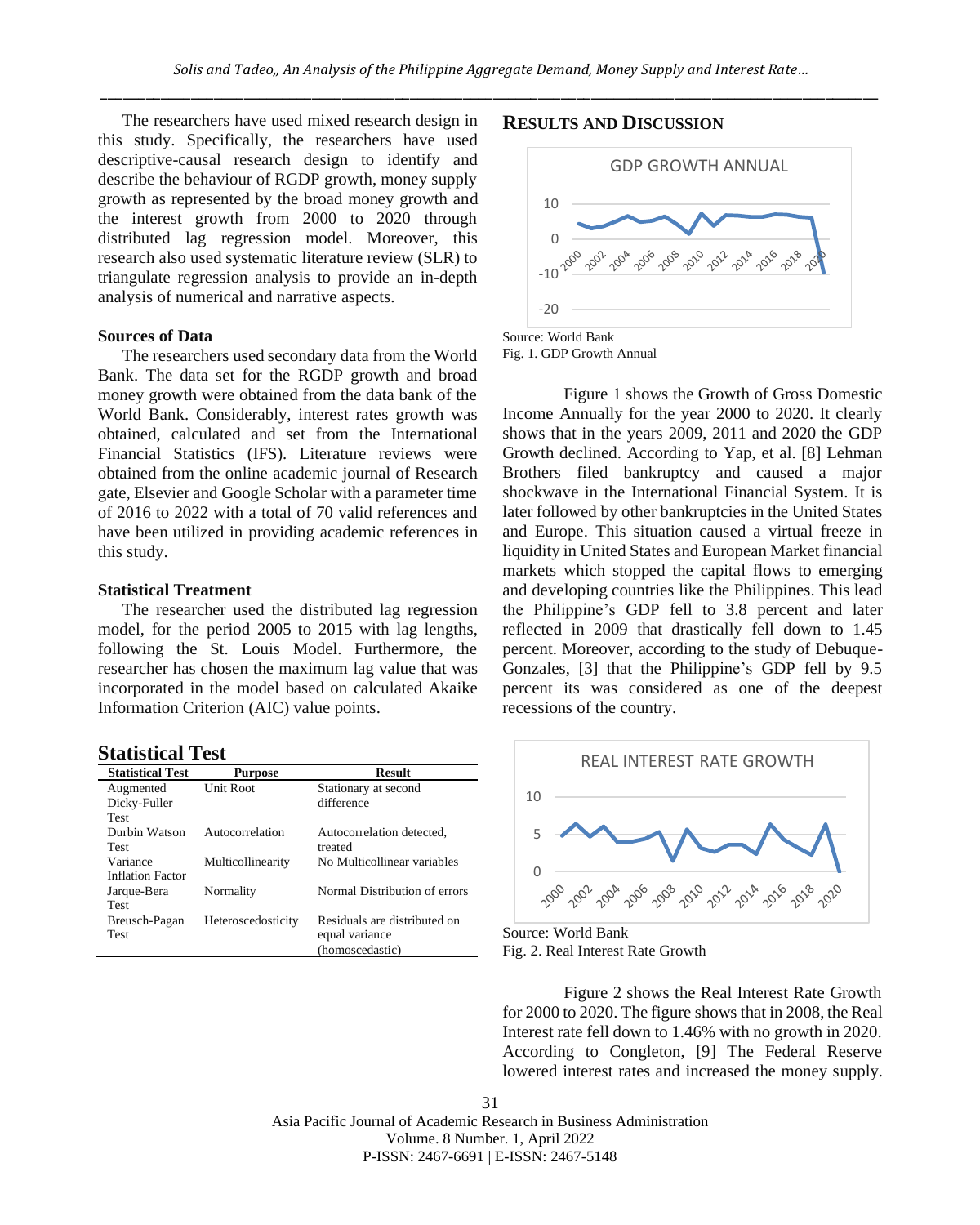Unemployment benefits were extended by Congress, and government expenditure was raised (and deficits). The FDIC dealt with several bank failures by facilitating mergers, some of which were financed by FDIC reserves, due to this situation developing countries like Philippines needs to lower down its Interest rate to attract investors due to the freeze of capital flows of financial institutions in the US and European Countries.



Source: World Bank Fig. 3. Broad Money Growth Annual

Figure 3 shows the Broad Money Growth from 2000 to 2020. It shows that there is a significantly low Broad Money Growth back in 2003, 2011, 2015 and 2020. This finding is stated in the study of Amassoma, et al. [10] that the monetary policy rate influences monetary expansion, which is accompanied by a lower interest rate. According to Chaitip et al [11], there is a long run relationship between money supply and economic growth, thus the Philippines back in 2013 needs to lower down its interest rate and increase its money supply to further boost its economy.

| Table. 2. Pearson Correlation Values |  |  |  |  |  |
|--------------------------------------|--|--|--|--|--|
|--------------------------------------|--|--|--|--|--|

| $RGDP = 3.72 + 0.93BM + 0.032BM_{t-1} - 0.004i - 0.0001i_{t-1}$ |                     |                    |
|-----------------------------------------------------------------|---------------------|--------------------|
| t-Statistics                                                    | (2.02)<br>$(-0.92)$ | (4.23)<br>(4.04)   |
|                                                                 | $R^2 = 0.6824$      | Adj $R^2 = 0.5924$ |
|                                                                 | $F(4,20) = 45.15$   | $DW = 2.15$        |
| $F(4,20) = 28.85$                                               | $dU$ 1.160<br>DW    |                    |
| t-ratio $= 1.645$                                               | dL 1.803            |                    |
|                                                                 | 4-dU 2.197          |                    |

Table 2 shows the correlation values of Real Gross Domestic Product Growth to Broad Money and Growth and Interest Rate Growth and its log values. It clearly shows that the interest rate growth and broad money growth has a significant relationship to real gross domestic product growth.

Table 3 shows the corrected regression Results. The computed *d*-statistic of 2.15 became greater than the critical dU of 1.803 and less than the

critical 4-dU value of 2.197 at 5 percent level of significance. Hence, no autocorrelation was detected, whether positive or negative, in the pooled least squares regression model.

**Table 3** *Corrected Regression Results*

|             | RGDP   | BM     |        | $BMt-1$ | i t-1 |
|-------------|--------|--------|--------|---------|-------|
| <b>RGDP</b> |        |        |        |         |       |
| BМ          | 0.5012 |        |        |         |       |
|             | 0.7804 | 0.9445 |        |         |       |
| $BMt-1$     | 0.6007 | 0.8997 | 0.9305 |         |       |
| $i$ t-1     | 0.895  | 0.7453 | 0.9263 | 0.6391  |       |

A one-tail *t*-test was used because the explanatory variables, Broad Money Growth was found to be significant at 5 percent level of significance with a computed *t-*value of 2.02 which is greater than the critical *t*-value of 1.645. However, the lagged by one value of the Broad Money was found to be insignificant with the t-value of 0.92 with p-value of 0.33 which was greater than the significant values of 1 percent, 5 percent, 10 percent and 20 percent. Therefore, in the corrected regression results the null hypothesis that the Real Gross Domestic Product growth in the Philippines is not significantly affected by the broad money, was rejected, ceteris paribus. This means that on the above assumption and prevailing conditions money supply has significant influence to the RGDP, as the economy becomes more liquid the economy shifts to the growth phase dimensions.

Likewise, Interest Rate Growth and Interest Rate Growth t-1 was found to be significant at 5 percent since the computed *t-*value of 4.23 and 4.04 is greater than the critical *t-*value of 1.645. Therefore, in the corrected regression model, the null hypothesis that Real Gross Domestic Product growth in the Philippines is not significantly affected by the interest rate was rejected, ceteris paribus. Interest rates, on assumption, have significant influence to the Philippine RGDP, mobile and growth-based interest rates yields significant influence in the real aggregate demand of the Philippine economy.

The computed F-Statistic of 45.15 exceeds the 5 percent level of significance, critical F-value of 28.85, with 4 and 20 degrees of freedom. This means that the corrected regression model is statistically significant.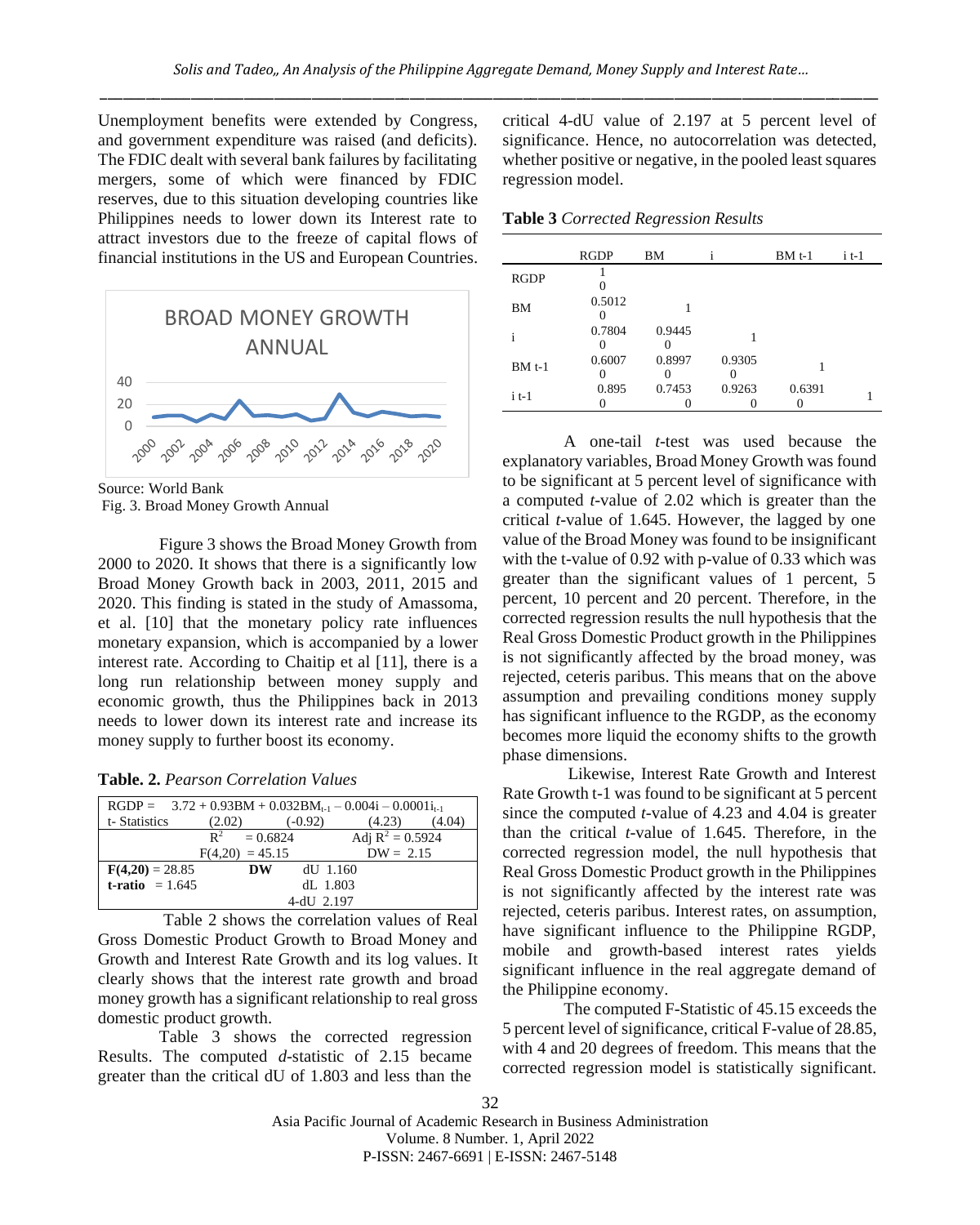Hence, in the corrected regression model, the null hypothesis that Real Gross Domestic Product growth in the Philippines is not significantly affected by the Broad Money and Interest Rate, was rejected. ceteris paribus. The coefficient of multiple determination of Adjusted  $\mathbb{R}^2$  of 0.6824 implies that 68.24 percent of the variations in the explained variable is due to the variations in explanatory variables taken collectively. This means that only 21.39 percent are unexplained by the corrected regression model because of the other factors that were not included in the model and the stochastic error term, ceteris paribus. The signs of the

coefficients of both explanatory variables are varied according to lags and are consistent with theoretical expectations of the monetarist perspective.

Table 4 shows the highlights of literature reviews regarding Real Gross Domestic Product Growth, Interest Rate Growth and Broad Money Growth. The literature states that Money Supply and Interest rate does not literally influence the inflation rate of countries under recession. It also states that money supply and interest rate does have an effect on the economic growth of a country.

| Name of<br>Author                            | Year | <b>Results</b>                                                                                                                                                                                                                                                                                                                                                                                                                                                                                                                                                                                                       | Methodology<br><b>Notes</b>                               |
|----------------------------------------------|------|----------------------------------------------------------------------------------------------------------------------------------------------------------------------------------------------------------------------------------------------------------------------------------------------------------------------------------------------------------------------------------------------------------------------------------------------------------------------------------------------------------------------------------------------------------------------------------------------------------------------|-----------------------------------------------------------|
| Bello, [12]                                  | 2013 | The study discovered that there is no long-run relationship between the<br>variables, and the granger causality test reveals a bidirectional relationship<br>between the money supply and inflation, income growth and inflation, and<br>interest rate and inflation. The granger causality test also showed that the<br>money supply, interest rates, and income growth all contribute to inflation.                                                                                                                                                                                                                | <b>VAR Model</b>                                          |
| Ariff, [13]                                  | 2012 | The money supply has a positive effect on liquidity, according to this paper.<br>By extending the system of equations with a liquidity equation and controlling<br>for the effect of earnings, evidence of a significant positive effect from<br>liquidity on share prices is found. Money supply is found to be endogenous, as<br>predicted by post-Keynesian theory.                                                                                                                                                                                                                                               | <b>ARDL Model</b>                                         |
| Vizmanos-<br>Batac, &<br>Tatlonghari<br>[14] | 2017 | The MAER is not valid based on the results of the economic procedures, but<br>the regression analysis demonstrated the importance of output on exchange<br>rate movements for all three models. Changes in interest rate differentials were<br>also found to have an impact on the dollar-peso and euro-peso spot rates.                                                                                                                                                                                                                                                                                             | Monetary<br>Approach to<br><b>Exchange Rate</b><br>(MAER) |
| Ahmed,<br>$[15]$                             | 2011 | The direction of causation between real GDP and prices was discovered to be<br>unidirectional from real GDP to CPI in the absence of any feedback. The<br>analysis of the money-price causal relationship reveals that the causation runs<br>from money supply to prices, but price level does not cause money supply.<br>Finally, from 1960 to 2005, there is no causal relationship between real GDP<br>and money supply in Sudan.                                                                                                                                                                                 | Granger<br>Causality test                                 |
| Marshal,<br>$[16]$                           | 2016 | The two series were non-stationary at their levels but stationary at first<br>difference, implying that the series M2 and RGDP were integrated at order one<br>I, according to the ADF test results (1). When the ADF test reveals that the<br>residuals are devoid of unit roots, it indicates that the residuals are stationary<br>and cointegrated at degree zero $I(0)$ , implying that there is co-integration<br>between M2 and RGDP and thus a long-run equilibrium relationship between<br>the two variables. There is one causality that runs from M2 to RGDP and not<br>the other way around.              | Co-integration<br>and VAR<br>model                        |
| George,<br>$[17]$                            | 2018 | It was discovered that a small money supply has a positive and significant<br>impact on inflation and real GDP; on the other hand, a large money supply has<br>no significant impact on inflation and real GDP. Furthermore, empirical<br>evidence revealed that the exchange rate has a negligible impact on inflation<br>and real GDP. The rate of inflation, on the other hand, has an inverse and<br>statistically insignificant impact on Nigeria's real GDP. According to the<br>findings, economic growth and inflation in Nigeria are a function of money<br>supply (narrow money supply) and exchange rate. | Augmented<br>Dickey Fuller<br>test                        |

**Table 4.** *Highlights of Literature reviews*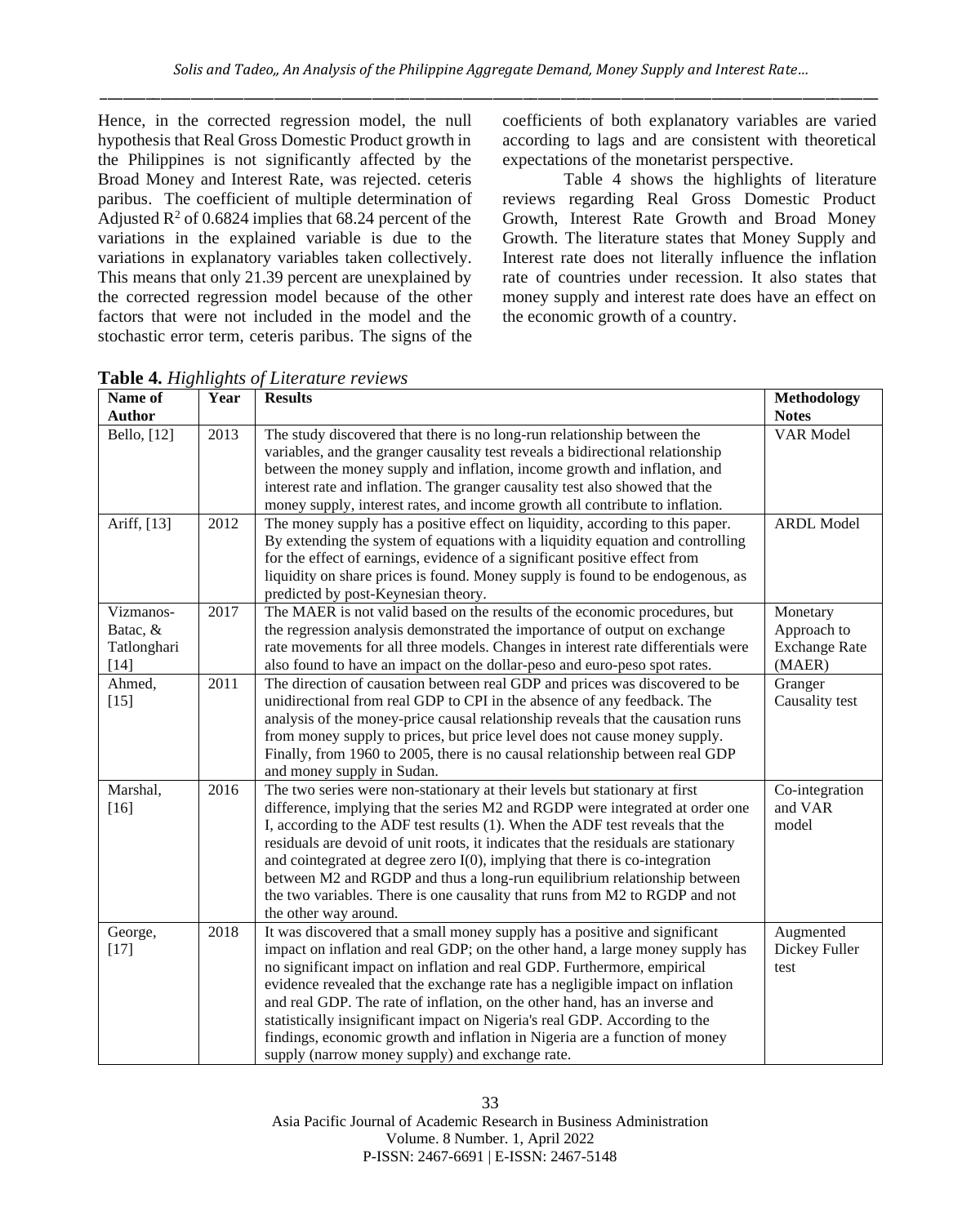| Chaitip,<br>$[11]$    | 2015 | The results showed that the growth rates of narrow money (M1), demand<br>deposits (DD), and GDP were stationary with $I(0)$ and $I(1)$ levels.<br>Furthermore, the coefficients of estimation results showed that money supply<br>was associated with economic growth wide phenomena of the AEC open<br>region in the long run, including the speed of adjustment to long-term<br>equilibrium.                                                                                                                                                                                                 | ARDL of<br>Pooled Mean<br>Group<br>Estimator<br>(PMGE)                               |
|-----------------------|------|------------------------------------------------------------------------------------------------------------------------------------------------------------------------------------------------------------------------------------------------------------------------------------------------------------------------------------------------------------------------------------------------------------------------------------------------------------------------------------------------------------------------------------------------------------------------------------------------|--------------------------------------------------------------------------------------|
| Hussain<br>$[18]$     | 2017 | The findings suggest that stable BMGDP is associated with GRGDP, and that<br>the money supply has a significant impact on the long-run growth rate of<br>output. The government should maintain consistency and adhere to "the Taylor<br>rule" to allow the money supply to grow at a steady rate in tandem with<br>economic growth.                                                                                                                                                                                                                                                           | <b>VECM</b> Model                                                                    |
| Tadeo, [19]           | 2015 | Following the application of the modified St. Louis Model and the use of<br>three-panel data regressions, namely pooled least squares, fixed effect, and<br>random effect models, the results revealed that both government spending and<br>broad money have a significant influence on the ASEAN Five's real GDP. The<br>random-effect model was used in the variable discussion. According to the<br>analysis of the results, the researcher discovered that fiscal policy is the better<br>policy to use at the moment, but monetary policy is the more powerful policy<br>in the long run. | St. Louis<br>Model                                                                   |
| Amassoma,<br>$[10]$   | 2018 | The findings revealed that the money supply has little influence on inflation in<br>both the long and short run, possibly because the country is in crisis. The ECM<br>is significant and has the correct sign of negative, indicating that<br>approximately 21% of errors are corrected annually. The Granger causality<br>result shows that there is no causal relationship between money supply and<br>inflation in Nigeria during the study period, and vice versa.                                                                                                                        | Co-integration<br>Autoregressive<br>Dynamic Error<br>Correction<br>Model<br>(ADLECM) |
| Mahara,<br>$[20]$     | 2020 | According to the empirical findings, there is a positive and significant long-<br>term relationship between money supply and real economic growth in Nepal.<br>The result of the causality test reveals unidirectional causality from the money<br>supply (M2) to real GDP. The error correction term is found to be negative and<br>statistically significant, implying that short-run disequilibrium will be<br>corrected within two and a half years.                                                                                                                                       | <b>ARDL</b><br>approach to<br>co-integration                                         |
| Denbel,,<br>$[21]$ .  | 2016 | The study's key findings are that inflation is a monetary phenomenon in<br>Ethiopia and that inflation is negatively and significantly affected by economic<br>growth. Based on the study's findings, monetary policy should be planned to<br>maintain price stability by controlling the growth of the economy's money<br>supply.                                                                                                                                                                                                                                                             | <b>VECM</b> Model                                                                    |
| Akpan, et al<br>[6]   | 2020 | Interest rate risk has a significant positive effect on real estate investment<br>performance, whereas money supply has an insignificant positive effect. It is<br>concluded that interest rate risk is significant, whereas money supply is a<br>minor determinant of real estate investment performance in Nigeria.                                                                                                                                                                                                                                                                          | <b>OLS</b><br>(Multiple)<br>regression                                               |
| Akinbobola,<br>$[22]$ | 2012 | The findings confirm that, in the long run, money supply and exchange rate<br>have significant inverse effects on inflationary pressure, whereas real output<br>growth and changes in foreign prices have direct effects on inflationary<br>pressure. The reverse effect of money supply on price level may be justified by<br>the fact that inflation may be caused by hiccups in the supply chain of goods<br>from both domestic and foreign supply outlets rather than by aggregate<br>demand pressure.                                                                                     | Vector Error<br>Correction<br>Mechanism<br>(VECM)                                    |
| Muhammad<br>$[23]$    | 2009 | Shows that public spending and inflation have a negative long-run impact on<br>economic growth, whereas M2 has a positive long-run impact on economic<br>growth. The reason for the negative relationship between public expenditure,<br>inflation, and economic growth is that most public expenditure is non-<br>developmental, and inflation is caused by an adverse supply shock (cost push<br>inflation) in Pakistan.                                                                                                                                                                     | Johnson co<br>integration test                                                       |

**CONCLUSION AND RECOMMENDATION**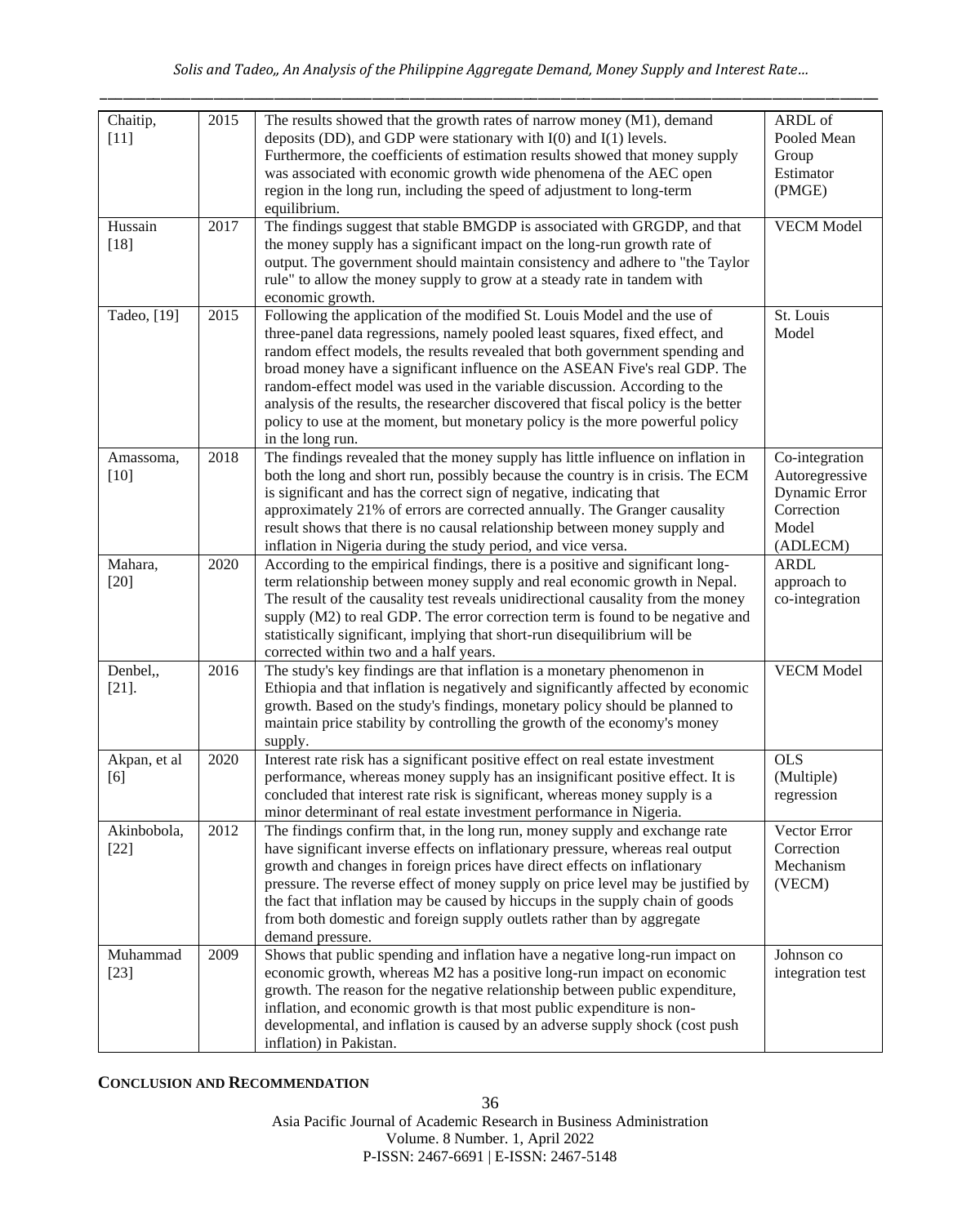Based on the data that were analysed both on regression results and the literature reviews the researchers conclude that:RGDP growth of the Philippines is generally stationery and plummet in 2019, the Philippine interest rate growth has a decreasing trend from 2000 to 2020. And the broad money representing the money supply is generally stable except in 2006 and 2013 respectively.

Broad money growth and interest rate growth significantly related with the Philippine RGDP growth. The broad money growth and interest rate growth significantly influences RGDP growth. Broad money growth positively influences RGDP growth and Interest rate growth negatively influences RGDP growth including the one-year gap.

Thus, the researchers recommend the intensifying of expanding broad money through expansionary monetary policy with constant monitoring of market interest fluctuations to further boost the aggregate demand and spur growth as a rebound growth strategy of the Philippine economy. This study considerably recommends to utilize and explore other monetaristsmodels such as Friedman models of liquidity using 90 day interest rate and M3 money supply measures subjected to static distributed regression models to further understand point-lag variations among variables and individual effects.

# **REFERENCES**

- [1] Villarin, T. S. (2021). *COVID-19 and the Limits of Economic Growth Models: Case of the Philippines.*  https://ncpag.upd.edu.ph/wpcontent/uploads/VILLARIN\_COVID-and-Econ-Growth-Models.pdf
- [2] Ibn-Mohammed T. Mustapha, K. B. Godsell, J., Adamu, Z., Babatunde, K. A. Akintade, D. D., & Koh, S. C. L. (2021). A critical analysis of the impacts of COVID-19 on the global economy and ecosystems and opportunities for circular economy strategies. *Resources. Conservation and Recycling*, *164*, 105–169. <https://doi.org/10.1016/j.resconrec.2020.105169>
- [3] Debuque-Gonzales, M. (2021). *Navigating the COVID-19 Storm: Impact of the Pandemic on the Philippine Economy and Macro Responses of Government*. <https://www.researchgate.net/publication/357770483>
- [4] Guinigundo D. (2019). The Globalisation Experience and Its Challenges for the Philippine Economy. *Social Science Research Network. BIS Paper No. 100q.* <https://ssrn.com/abstract=3332089>
- [5] Estadilla, L. S. (2020). The Economics of COVID-19 in the Philippines. *Eubios Journal of Asian and*

*International Bioethics*, *30*(9), 178. [https://www.eubios.info/yahoo\\_site\\_admin/assets/docs](https://www.eubios.info/yahoo_site_admin/assets/docs/EJAIB52020.227140931.pdf#page=50) [/EJAIB52020.227140931.pdf#page=50](https://www.eubios.info/yahoo_site_admin/assets/docs/EJAIB52020.227140931.pdf#page=50)

- [6] Akpan, S. S., Akpan, M. N., & Charlie, S. S. (2020). Risks of Interest Rate, Money Supply and Real Estate Investment Performance in Nigeria. *Yobe Journal of Management Innovations*. <https://www.researchgate.net/publication/343336428>
- [7] Salisu, A. A., Adediran, I. A., & Gupta, R. (2022). A note on the COVID-19 shock and real GDP in emerging economies. *Emerging Markets Finance and Trade*, *1*(58), 93–101. <https://doi.org/10.1080/1540496X.2021.1981854>
- [8] Yap, J. T., Cuenca, J. S., & Reyes, C. M. (2009). *Impact of the global financial and economic crisis on the Philippines* (No. 2009-30). PIDS Discussion Paper Series. <https://www.econstor.eu/handle/10419/126792>
- [9] Congleton, R. D. (2009). On the political economy of the financial crisis and bailout of 2008–2009. *Public Choice*, *140*(3), 287-317. https://doi.org/10.1007/s11127-009-9478-z

[10] Amassoma, D., Keji, S., & Emma-Ebere, O. O. (2018). Looking Inwards: is Money Supply the Cause of Rising Inflation in Nigeria?. *Journal of economic and social development*, *5*(1), 6-18. https://www.proquest.com/openview/ddb67cc5046936 6834529e7e64d3b44b/1?pqorigsite=gscholar&cbl=2037666&casa\_token=VNCN ouOmQ78AAAAA:VkJ8Zi52KY1FaTnX2wxQ74ED uCexvG5Pqd2q87EQONg-

ghOFR6kuBMLrP72To6dU5Zeul60d6Q

- [11] Chaitip, P., Chokethaworn, K., Chaiboonsri, C., & Khounkhalax, M. (2015). Money supply influencing on economic growth-wide phenomena of AEC open region. *Procedia Economics and Finance*, *24*, 108-115. [https://doi.org/10.1016/S2212-5671\(15\)00626-7](https://doi.org/10.1016/S2212-5671(15)00626-7)
- [12] Bello, M. Z., & Saulawa, M. A. (2013). Relationship between Inflation, Money Supply, Interest Rate and Income Growth (Rgdp) in Nigeria 1980-2010. An Empirical Investigation. *Journal of Economics and Sustainable Development, 4 (8)*. https://www.academia.edu/download/67594168/5953. pdf
- [13] Ariff, M., Chung, T. F., & Shamsher, M. (2012). Money supply, interest rate, liquidity and share prices: A test of their linkage. *Global Finance Journal*, *23*(3), 202-220. <https://doi.org/10.1016/j.gfj.2012.10.005>
- [14] Vizmanos-Batac, C., & Tatlonghari, V. M. (2017). Differential Output Growth, Money Supply, and Interest Rate between the Philippines and its Major Trading Partners: Analyzing the Impact on the Spot Peso Exchange Rates. *Review of Integrative Business*

<sup>37</sup>